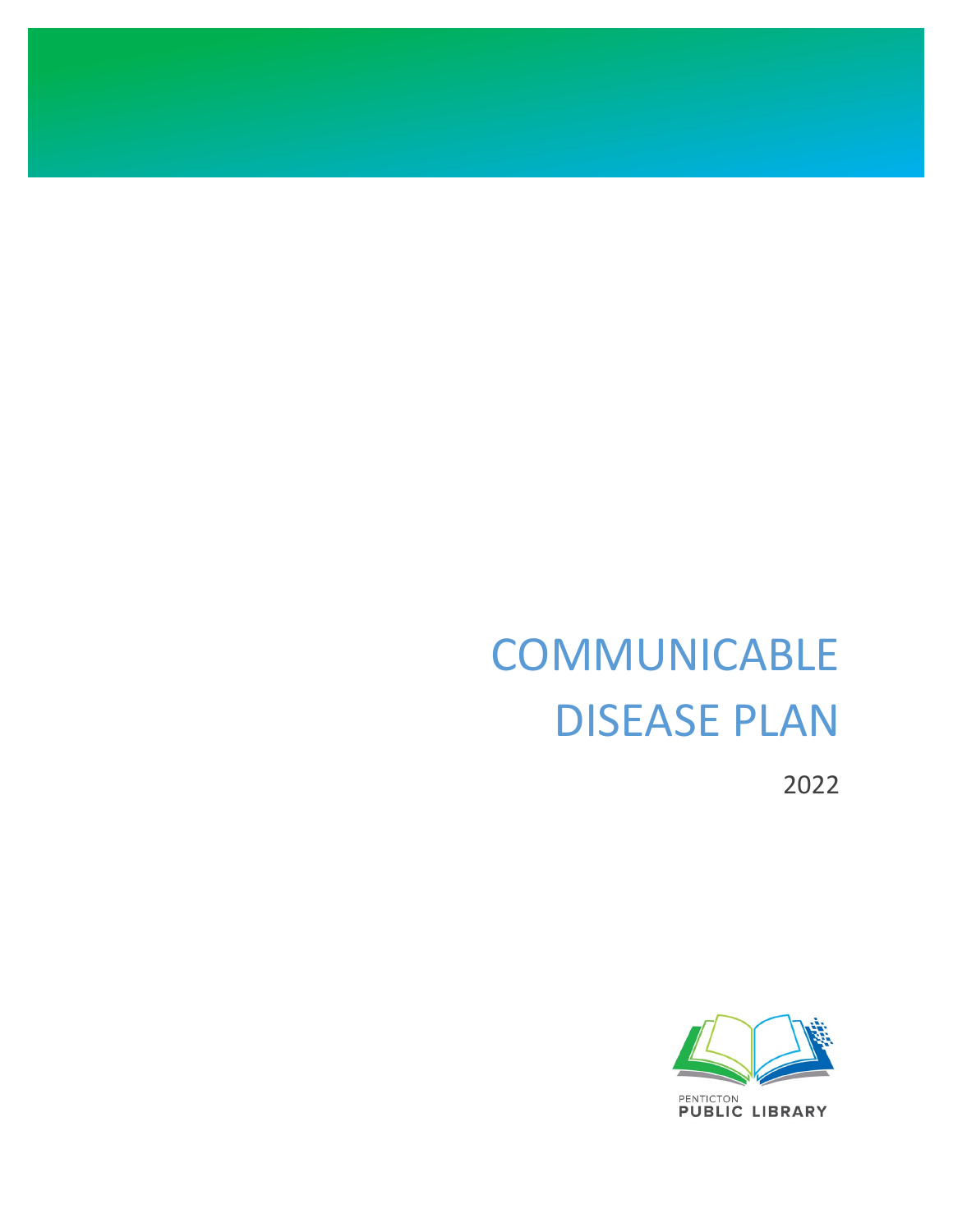

## Contents

## **Version notes:**

Version 1 - July 19, 2021 - HB

Version 2 - January 15, 2022 - HB

| <b>Effective Date</b>   | <b>Revised Date</b> | <b>Authorized by</b>             | Page 1 of 20 |
|-------------------------|---------------------|----------------------------------|--------------|
| <b>January 17, 2022</b> | <b>Version 2</b>    | Heather Buzzell, Chief Librarian |              |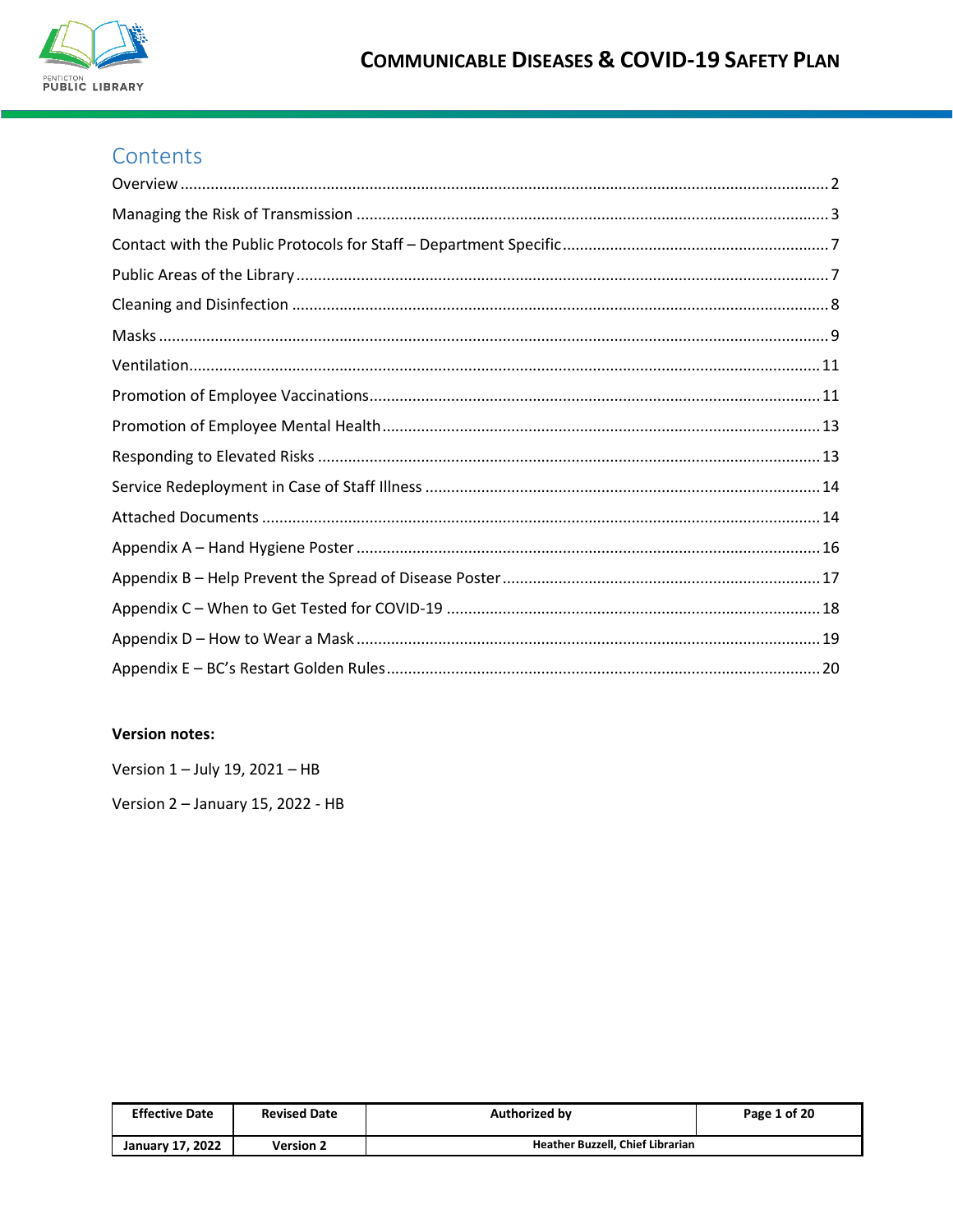

## <span id="page-2-0"></span>Overview

The purpose of this document is to outline the procedures and guidelines to be used daily. Additional protocols are also identified to minimize the risk of communicable disease transmission at the Penticton Public Library.

## Scope

All employees **must** comply with the guidelines and protocols set out in this plan.

## **Definitions**

A communicable disease is an illness caused by an infectious agent that can be transmitted in a workplace from person to person. Examples of communicable diseases that may circulate in a workplace include COVID-19, norovirus, and seasonal influenza.

## Public Health Directives:

The Provincial Health Officer is the senior Public Health official for B.C. and is responsible for monitoring the health of the population across the province, providing independent advice to the ministers and public officials on Public Health issues.

The responsibilities of the Provincial Health Officer (PHO) are outlined in the Public Health Act and include the following:

- provide independent advice to the ministers and public officials on Public Health issues;
- monitor the health of the population of B.C. and advise on Public Health issues and on the need for legislation, policies and practices;
- recommend actions to improve the health and wellness of the population of BC;
- deliver reports that are in the public interest on the health of the population and on government's progress in achieving population health targets;
- establish standards of practice for and conduct performance reviews of Medical Health Officers; and
- work with the BC Centre for Disease Control and Prevention and BC's Medical Health Officers across the province to fulfill their legislated mandates on disease control and health protection.

Employers must be prepared to implement or maintain additional measures at times when the risk of communicable disease in their region or workplace is elevated, as advised and directed by Public Health. Public Health's specific guidance for a particular communicable disease will be followed where their information differs from this document.

## WorkSafeBC Directives (Workers Compensation Act/OHS Regulation Requirements)

WorkSafeBC helps businesses meet their obligations under the *Workers Compensation Act* and the Occupational Health and Safety Regulation. All employers in British Columbia have an obligation under the *Act* to ensure the health and safety of workers and other parties at their workplace.

To assist employers in the fundamental components of communicable disease prevention, WorkSafeBC has develope[d Communicable disease prevention: A guide for employers](https://www.worksafebc.com/en/resources/health-safety/books-guides/communicable-disease-prevention-guide-employers) . This guide describes a four-

| <b>Effective Date</b> | <b>Revised Date</b> | <b>Authorized by</b>             | Page 2 of 20 |
|-----------------------|---------------------|----------------------------------|--------------|
| January 17, 2022      | Version 2           | Heather Buzzell, Chief Librarian |              |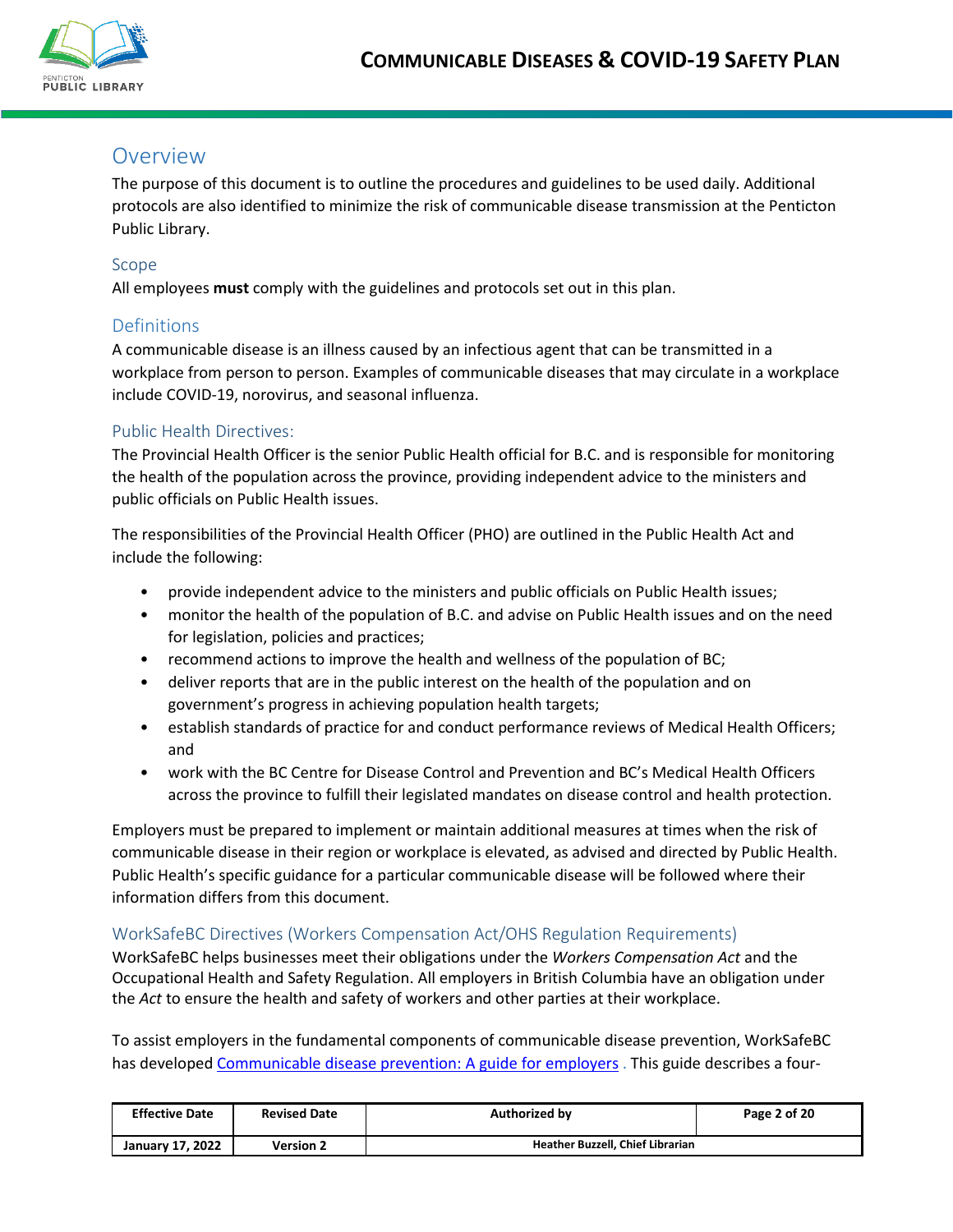

step process to help employers reduce the risk of communicable disease in their workplace, which involves understanding the level of risk in the workplace, application of the fundamentals and implementing appropriate measures, communicating policies and protocols to all workers, and updating measures and safeguards as required.

## <span id="page-3-0"></span>Managing the Risk of Transmission

Library staff have the right to know and understand their workplace health and safety responsibilities. Therefore, this plan identifies the hazard of communicable diseases and informs of the general controls in preventing disease transmission.

Communicable diseases are illnesses caused by an infectious agent or its toxins that occur through the direct or indirect transmission of an infectious agent or its products from an infected individual or another vector.

Risks to communicable diseases will change based upon the disease itself and how it spreads, community transmission levels, and the type of work being performed. See "Responding to elevated risks" below.

Staff should follow exposure control plans in relation to specific tasks that expose workers to biological agents such as providing first aid, handling sharps, and working with hazardous waste materials.

1. Mode of Transmission

Infectious agents that cause communicable diseases spread in several ways, including:

- a) Through droplets when a person coughs or sneezes,
- b) From touching a contaminated surface before touching the face.
- 2. Reduce the Risk of Transmission

You can reduce the risk of transmission of communicable disease in any situation you encounter in the workplace by following the general guidelines recommended by WorkSafe BC, the BC Centre for Disease Control, and Health Canada:

- a) Wash hands often, or sanitize them with an isopropyl alcohol-based sanitizer;
- b) Sneeze or cough into your elbow;
- c) Avoid touching your face;
- d) In cases of elevated community transmission, practice social distancing of at least 2 metres between individuals.

## 3. Levels of Protection

When necessary, the library can put in place protocols that offer the highest level of protection possible for different situations.

a. *Elimination* – Policies and procedures to keep people at a safe physical distance from one another.

| <b>Effective Date</b> | <b>Revised Date</b> | Authorized by                    | Page 3 of 20 |
|-----------------------|---------------------|----------------------------------|--------------|
| January 17, 2022      | <b>Version 2</b>    | Heather Buzzell, Chief Librarian |              |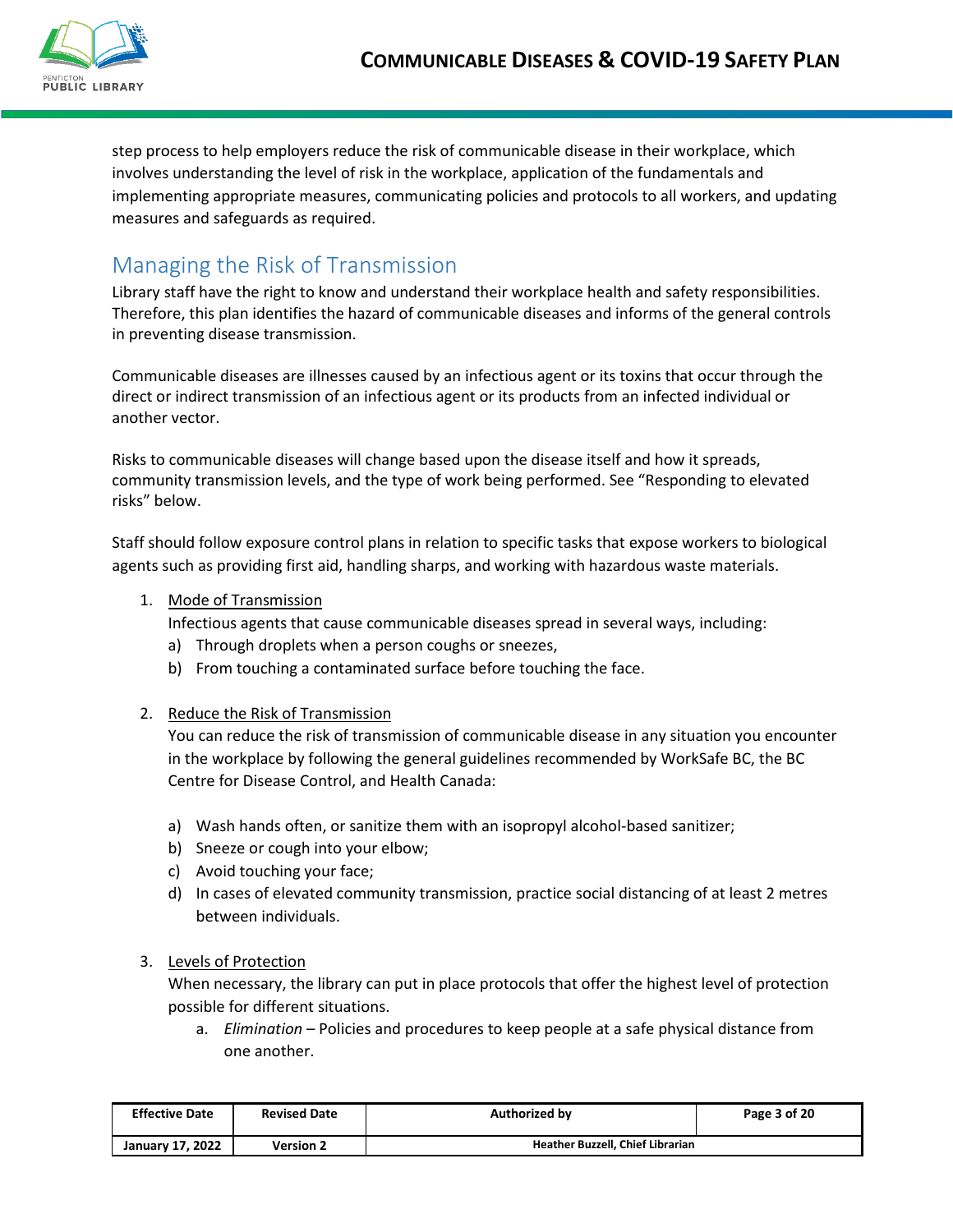

- b. *Engineering Controls* Installation of barriers to separate people in situations where one cannot maintain physical Consider distancing.
- c. *Administrative Controls* Rules and guidelines for workplace operations and the delivery of different types of service for employees to follow to reduce the risk of transmission.
- d. *Personal Protective Equipment (PPE)* – The use of non-medical masks and gloves if the first three levels of protection cannot adequately control the risk.



## Not coming to work when you are sick

The Library promotes the following measures to prevent communicable disease transmission in the workplace.

- Follow assessment Appendix C *When to Get Tested*
- An important way to reduce the spread of communicable diseases is to keep sick people away from those who are not sick.
- For the flu, all staff are to stay home if they are sick until at least 24 hours after their fever is gone without the use of fever-reducing medicines, or after symptoms have improved.
- Staff are to use their sick leave as per the policy and follow the advice fro[m HealthLinkBC,](https://www.healthlinkbc.ca/) or family health practitioner.

## If you become sick at work

- Staff who have symptoms upon arrival to work or become ill during the day should promptly separate themselves from other workers, inform their supervisors and go home.
- Staff who are experiencing symptoms should contact 8-1-1 or complete the online selfassessment tool and follow the advice on when to test for COVID-19.

## COVID-19 Negative Or Not Required To Test

If you experience COVID-19 symptoms, follow APPENDIX – C "When to Test for COVID-19", contact 8-1- 1, or complete the BC Online Assessment tool. https://bc.thrive.health/covid19/en

Staff who are experiencing cold-like symptoms but are not required to test, or have tested negative are to:

• Self-isolate until well enough to return to regular activities and no longer have fever without the use of medicines that reduce fevers. E.g. Tylenol or Advil.

| <b>Effective Date</b> | <b>Revised Date</b> | Authorized by                    | Page 4 of 20 |
|-----------------------|---------------------|----------------------------------|--------------|
| January 17, 2022      | Version 2           | Heather Buzzell, Chief Librarian |              |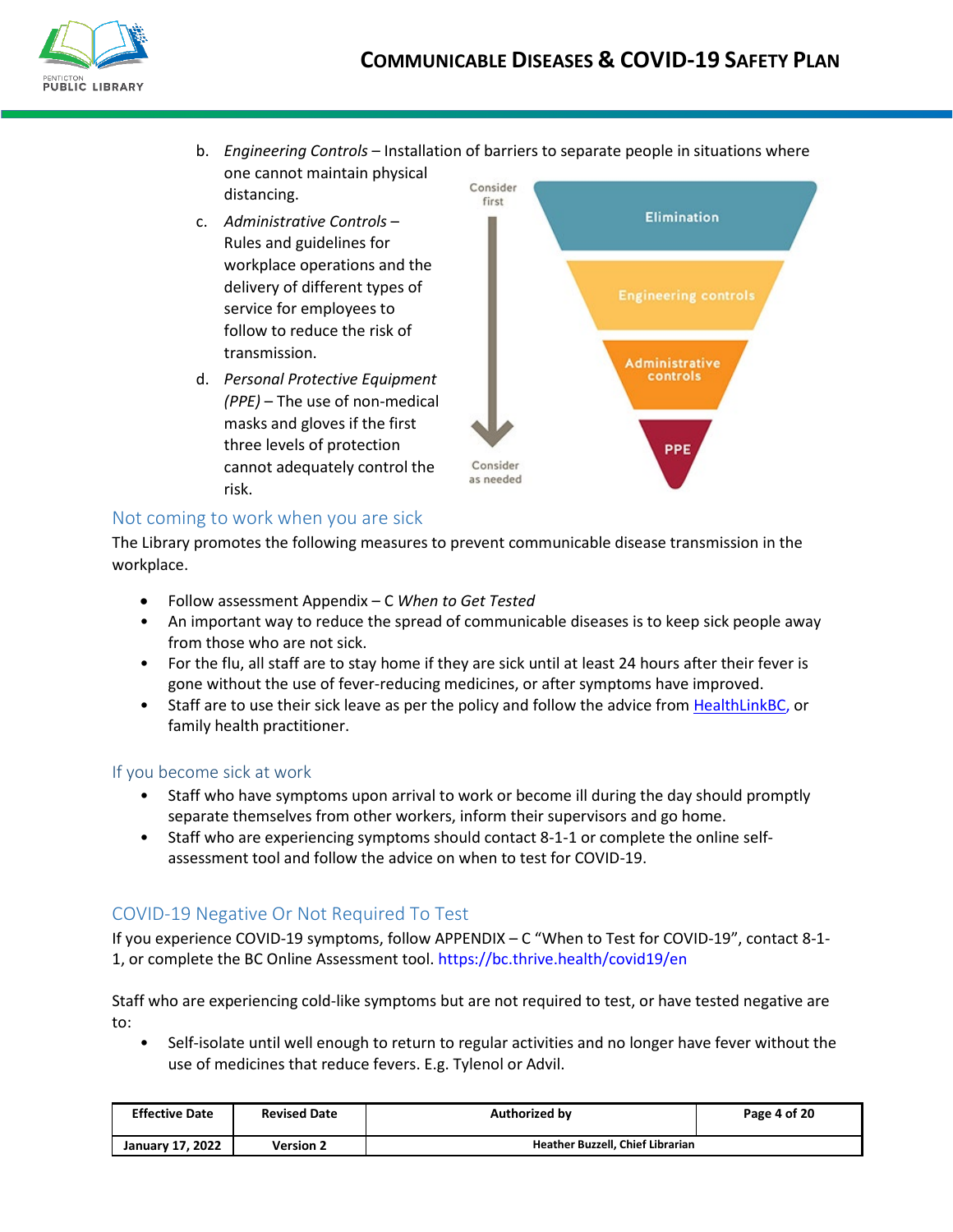

## COVID-19 Positive And Returning To Work

If you tested positive for COVID-19, the following procedures from BC Centre for Disease control must be followed:

#### Fully vaccinated

If fully vaccinated, at least 5 days have passed since your symptoms started, or from test date if you did not have symptoms. You should wear a mask even in settings where a mask is not required and avoid higher risk settings, such as long-term care facilities and gatherings, for another 5 days after ending isolation.

#### Not fully vaccinated

At least 10 days have passed since your symptoms started, or from the day you tested positive if you did not have symptoms.

Fever has resolved for 24 hours without the use of fever-reducing medication, such as acetaminophen or ibuprofen.

Symptoms have improved.

#### Ending Isolation

Continue to isolate for longer if you have a fever or are not feeling better.

When you end isolation, you are not considered contagious. However, it can take longer to recover from the illness. Most people recover within two weeks. Some people with more severe symptoms can take up to twelve weeks or more to feel entirely better. If you are unsure or concerned, connect with your health care provider, call 8-1-1, or go to an Urgent and Primary Care Centre to be assessed.

#### Contact Tracing

Contact tracing helps to stop the spread of COVID-19 by identifying people who have come into close contact with someone with COVID-19 and asking them to take certain steps. Precautions are different for vaccinated and unvaccinated people.

#### Who is considered a "close Contact" of a person with COVID-19

A close contact is generally someone who has been near a person with COVID-19 for at least 15 minutes when health and safety measures were not in place or were insufficient.

Public Health will follow-up in high priority settings directly with close contacts. In most cases, the City of Penticton does not fall within the high priority settings description as determined by Public Health. Therefore, BC CDC states that a person with COVID-19 may be provided instructions and other information to share with their close contacts.

Should a staff member be considered a close contact, inform your supervisor as soon as reasonably possible and follow the advice from Public Health on whether self-monitoring or self-isolation is

| <b>Effective Date</b> | <b>Revised Date</b> | <b>Authorized by</b>             | Page 5 of 20 |
|-----------------------|---------------------|----------------------------------|--------------|
| January 17, 2022      | <b>Version 2</b>    | Heather Buzzell, Chief Librarian |              |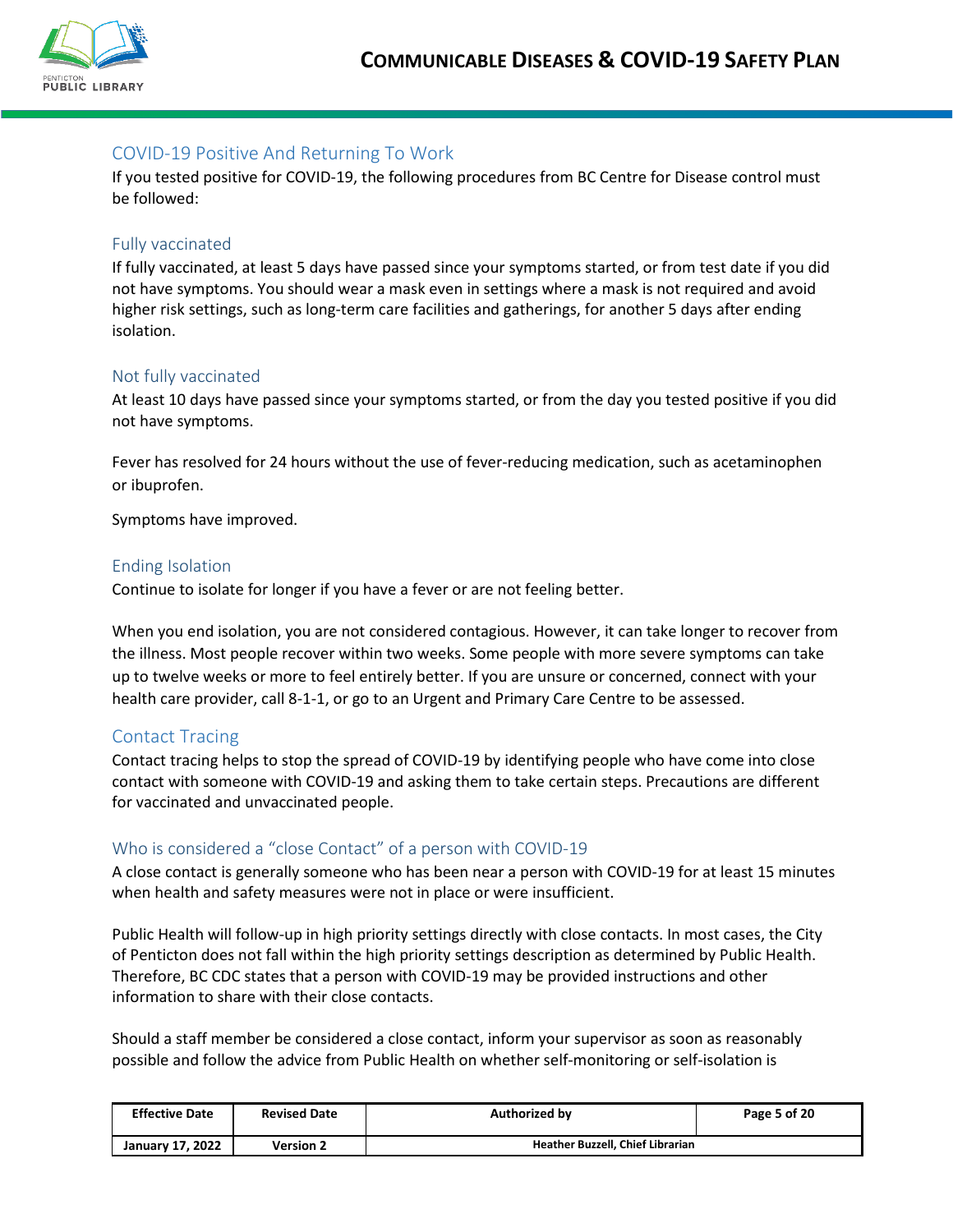

appropriate. Extra precautions may be required by your department/division for staff who are fully vaccinated and self-monitoring at work.

## If you are a contact and fully vaccinated

If you are fully vaccinated or had COVID-19 in the last 90 days, you are not required to self isolate as a close contact, and you can continue to participate in routine activities, such as work, as long as you **do not have any symptoms**.

However, BC Centre for Disease Control recommends you do not visit friends or relatives who are higher risk for severe COVID-19 (e.g. those currently in hospital, long term care, those with compromised immune systems, or over the age of 70 years) for 14 days after you were last exposed to COVID-19. More details on risk factors for severe disease are available on the [BCCDC website.](http://www.bccdc.ca/health-professionals/clinical-resources/covid-19-care/clinical-care/risk-factors-severe-covid-19-disease)

The Library may take extra steps to protect critical service areas in order to accommodate a staff member who is self-monitoring at work.

## If you are a contact and NOT fully vaccinated

If you are not fully vaccinated and did not have COVID-19 in the last 90 days, you are required to selfisolate for 10 days from the day you last had contact with the person who has COVID-19, even if you do not have any symptoms.

## Social Interactions

To help with preventing the transmission of communicable diseases staff are encouraged to continue respectful and careful interactions by considering the following:

- Cover your mouth and nose with a disposable tissue or the crease of your elbow when you sneeze or cough instead of your hands.
- Practicing effective and frequent hand hygiene
- Do not share food, drinks, utensils, etc.
- Avoid unnecessary contact
- Follow site safety measures during elevated risks
- Wear masks when recommended to do so.

## Community Transmission Events

In the event of a community transmission announced by the local health authority, BC Centre for Disease Control, or a Public Health Officer (PHO), additional protocols and procedures may be implemented as needed. Examples of these detailed protocols can be found in the 2020 COVID-19 Safety Plan document and will be adjusted to the situation and PHO orders.

When risk of transmission is elevated, shifts or hours of work may be modified or reduced to support physical distancing measures, to reduce the risk of transmission, and to accommodate modified workloads.

| <b>Effective Date</b>   | <b>Revised Date</b> | <b>Authorized by</b>             | Page 6 of 20 |
|-------------------------|---------------------|----------------------------------|--------------|
| <b>January 17, 2022</b> | <b>Version 2</b>    | Heather Buzzell, Chief Librarian |              |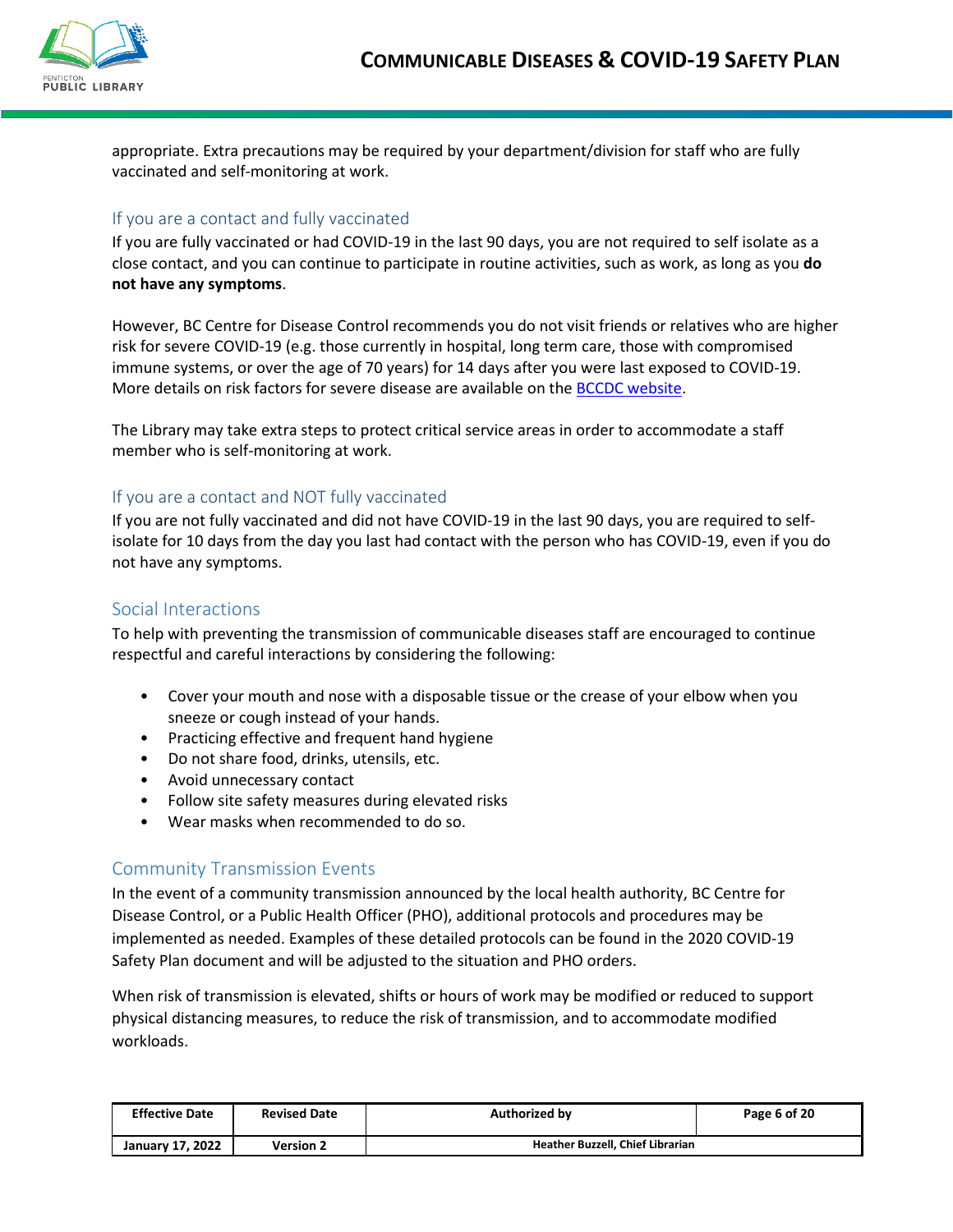

Staff shortages may also trigger modification of library hours, adjusting to maintain basic library services (i.e. circulation) and thus may impact regular shifts and schedules.

If regular work duties have been suspended due to a provincial health order, staff can request that a record of employment be issued.

## <span id="page-7-0"></span>Contact with the Public Protocols for Staff – Department Specific

The following procedures are in addition to the general procedures above and only list procedures that apply a specific department or area:

## <span id="page-7-1"></span>Public Areas of the Library

Calculating and Maintaining Occupancy Limits

- It is critical to evaluate how many people can reasonably be in a facility and easily practice physical distancing of 2 metres between people to reduce the spread of COVID-19
- $\bullet$  It is strongly recommended that there are 5m<sup>2</sup> of unencumbered floor space per person, i.e. 5m<sup>2</sup>/person
- This unencumbered space would be floor space minus floor space used for change rooms, desks, etc.
- Take, for example, a recreation facility with 200m<sup>2</sup> of floor space with 70m<sup>2</sup> of desks/displays
	- $\circ$  The space has 200m<sup>2</sup> 70m<sup>2</sup>= 130m<sup>2\*</sup> of unencumbered floor space for public
	- o Maximum number of people allowed in the facility to support physical distancing would be:  $(130 \text{ m}^2) / (5 \text{ m}^2/\text{person}) = 26 \text{ people}.$
- Using the same example as above, but using feet instead of metres, a facility has 2153 sq. ft. floor space with 753 sq. ft. of desks/displays. The facility has 2153 sq. ft.- 753 sq. ft. = 1400 sq. ft. of unencumbered floor space for public. Using 53.8 sq. ft. of unencumbered floor space per person, the maximum number of people allowed in the recreation facility to support physical distancing would be: 1400 sq. ft.  $\div$  (53.8 sq. ft./person) = 26 people

| Space              | Unencumbered<br>by $5m^2$ per person | Occupancy | Signage to<br>be placed |
|--------------------|--------------------------------------|-----------|-------------------------|
| Main Library       | 573                                  | 115       | No                      |
| Reading Room       | 359                                  |           | No                      |
| Children's Library | 171                                  | 24        | Yes                     |

As our occupancy is much higher than our usage Occupancy limit signage will not be place in most areas of the Library, except in the Children's Library – to help mitigate potential crowding during school class visits.

| <b>Effective Date</b>   | <b>Revised Date</b> | <b>Authorized by</b>             | Page 7 of 20 |
|-------------------------|---------------------|----------------------------------|--------------|
| <b>January 17, 2022</b> | Version 2           | Heather Buzzell, Chief Librarian |              |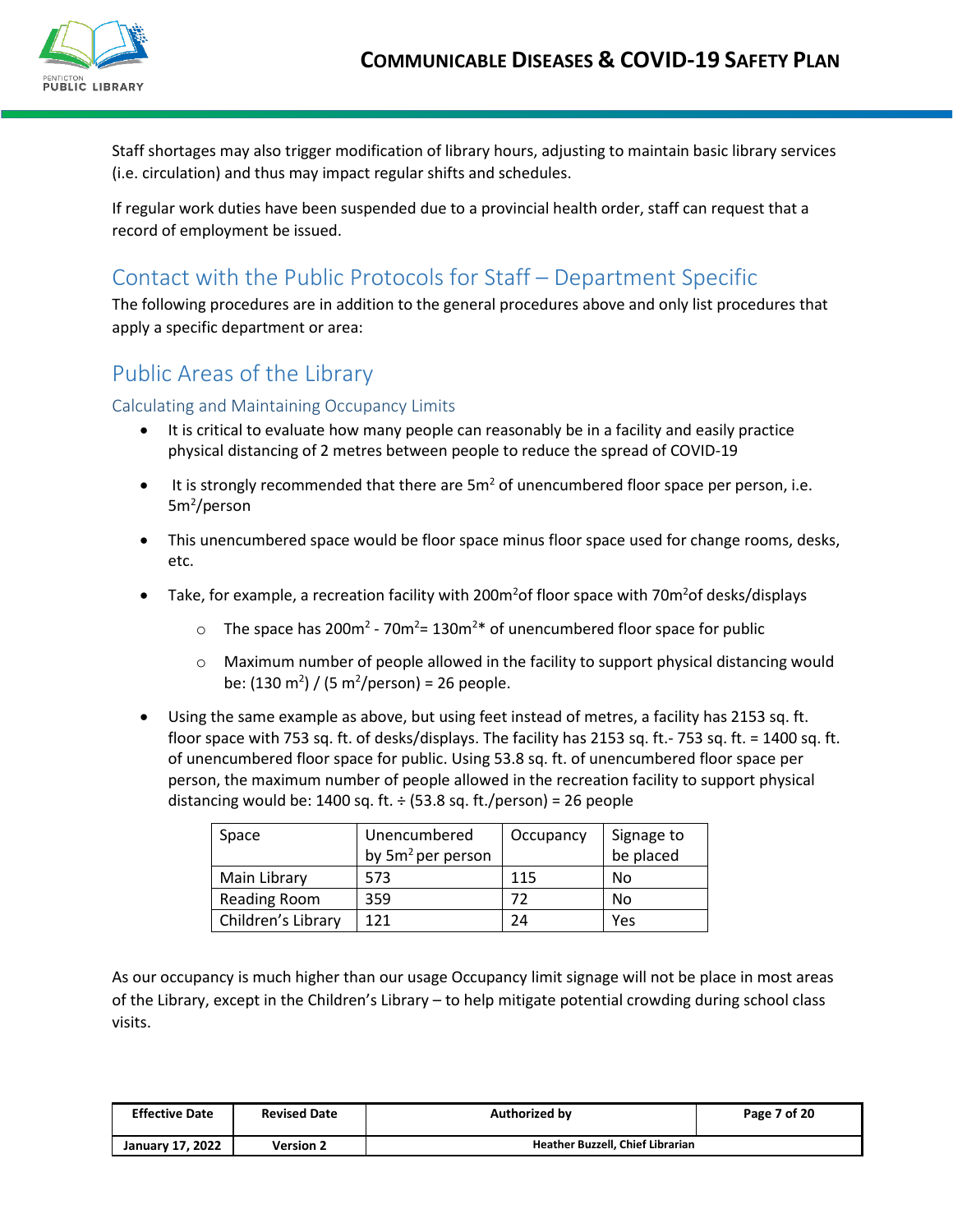

## **Circulation**

Be conscious of the number of staff at Circulation. Ideally it will be no more than 3 staff in the circulation area. 1 at Checkout, 1 at Registrations, and 1 shelver.

#### Contact with Public

- Staff located at the circulation desks are provided with a Lexan plastic barrier to protect them from contact with public
- Customer service stations clean with cloth and spray at the end of shift or as required

## Library Stacks

The collections (stacks) of the library will be in use from opening to closing. Items are touched by many people, but not the same item by multiple people. Patrons may be in close contact with each other and potentially with staff. Other considerations are pages re-shelving material newly checked-in.

#### Contact with Public

- Multiple touch points low frequency of touch Items touched and returned to shelf. Patrons will be encouraged to not return items to shelf, but to place on book trucks (or bins) which can be sanitized and returned to the shelves. Patrons browse at their own risk.
- Staff helping patrons in the stacks to maintain 2 meters' social distance.
- Hand sanitizing stations placed in high contact areas new books, children's library and stacks.

#### Public computers:

Public computers will be made available during open hours. Public computers have Plexiglas barriers in place.

#### Contact with Public

- Staff helping patrons on the computers are to maintain 2 meters' social distance or don PPE (mask and face guard) where that is not possible.
- Staff will wipe down computer keyboards once a day or as needed
- Hand sanitizer is available to use before and after computer use.

## Auditorium

## Contact with Public

- The Auditorium will be used for appropriately socially distanced adult programming.
- A contact record is maintained for 12 weeks after each program.
- Every attendee over the age of 12 must present photo identification and a vaccine card demonstrating that they are fully vaccinated against COVID-19.

## <span id="page-8-0"></span>Cleaning and Disinfection

Definitions

a. Cleaning – The physical removal of visible soiling through the use of a cleaning cloth, and water and detergent. This removes, rather than kills, viruses and bacteria.

| <b>Effective Date</b>   | <b>Revised Date</b> | <b>Authorized by</b>             | Page 8 of 20 |
|-------------------------|---------------------|----------------------------------|--------------|
| <b>January 17, 2022</b> | <b>Version 2</b>    | Heather Buzzell, Chief Librarian |              |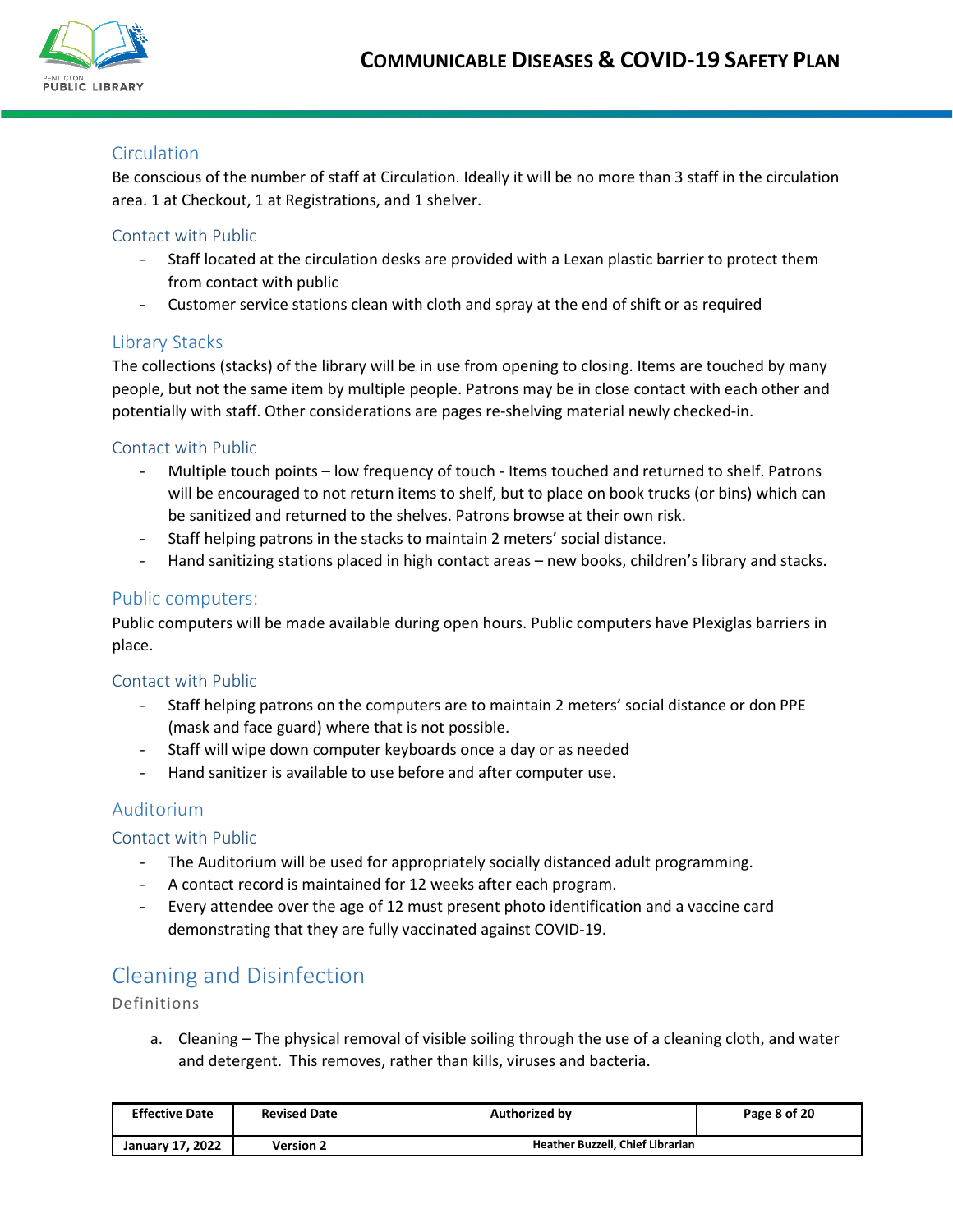

- b. Disinfection The killing of viruses and bacteria by applying a chemical disinfectant to an object. Objects can also be disinfected by quarantining them for up to 72 hours.
- General cleaning is done by the janitors every evening.
- Enhanced cleaning and disinfection of highly touched surfaces such as doorknobs, cupboard/drawer handles, book carts, telephones, and shared computer keyboards and mice should be done by staff at the end of each day and when visibly soiled, in addition to the general cleaning. **Staff will share this duty.**
- Staff need to refer to the safety data sheets for the chemical disinfectants before they first use them.
- Staff should use rubber or latex (or nitrile) gloves when using a chemical cleaning solution.
- Under no circumstances shall anyone mix chemical disinfectants, either in a container or on a surface. Dangerous fumes or chemical reactions may result.

## Protect Yourself and Other Cleaning Staff

- Ensure cleaning staff are trained on proper use of cleaning (and disinfecting, if applicable) products.
- Read the instructions on the product label, product information or Safety Data Sheet to determine what safety precautions are necessary while using the product. This could include PPE (such as gloves, glasses, or goggles), additional ventilation, first aid procedures, or other precautions.
- [Wash your hands](https://www.cdc.gov/handwashing/when-how-handwashing.html) with soap and water for 20 seconds after cleaning. Be sure to wash your hands immediately after removing gloves.
	- $\circ$  If hands are visibly dirty, always wash hands with soap and water.
	- $\circ$  If soap and water are not available and hands are not visibly dirty, use an alcohol-based hand sanitizer that contains at least 60% alcohol, and wash with soap and water as soon as you can.
- Special considerations should be made for people with asthma. Some cleaning and disinfection products can trigger asthma.

## <span id="page-9-0"></span>Masks

Masks are one of many layers of protection we use to help prevent the spread of COVID-19. Wearing a mask should be combined with other important protective measures such as being fully vaccinated against COVID-19, frequent hand washing, and avoiding crowded spaces.

Masks are most effective when fitted, worn, and handled correctly. They act as a barrier and help stop the spread of droplets from a person's mouth and nose when talking, laughing, yelling, singing, coughing, or sneezing.

Staff are expected to wear a mask when:

| <b>Effective Date</b> | <b>Revised Date</b> | Authorized by                    | Page 9 of 20 |
|-----------------------|---------------------|----------------------------------|--------------|
| January 17, 2022      | <b>Version 2</b>    | Heather Buzzell, Chief Librarian |              |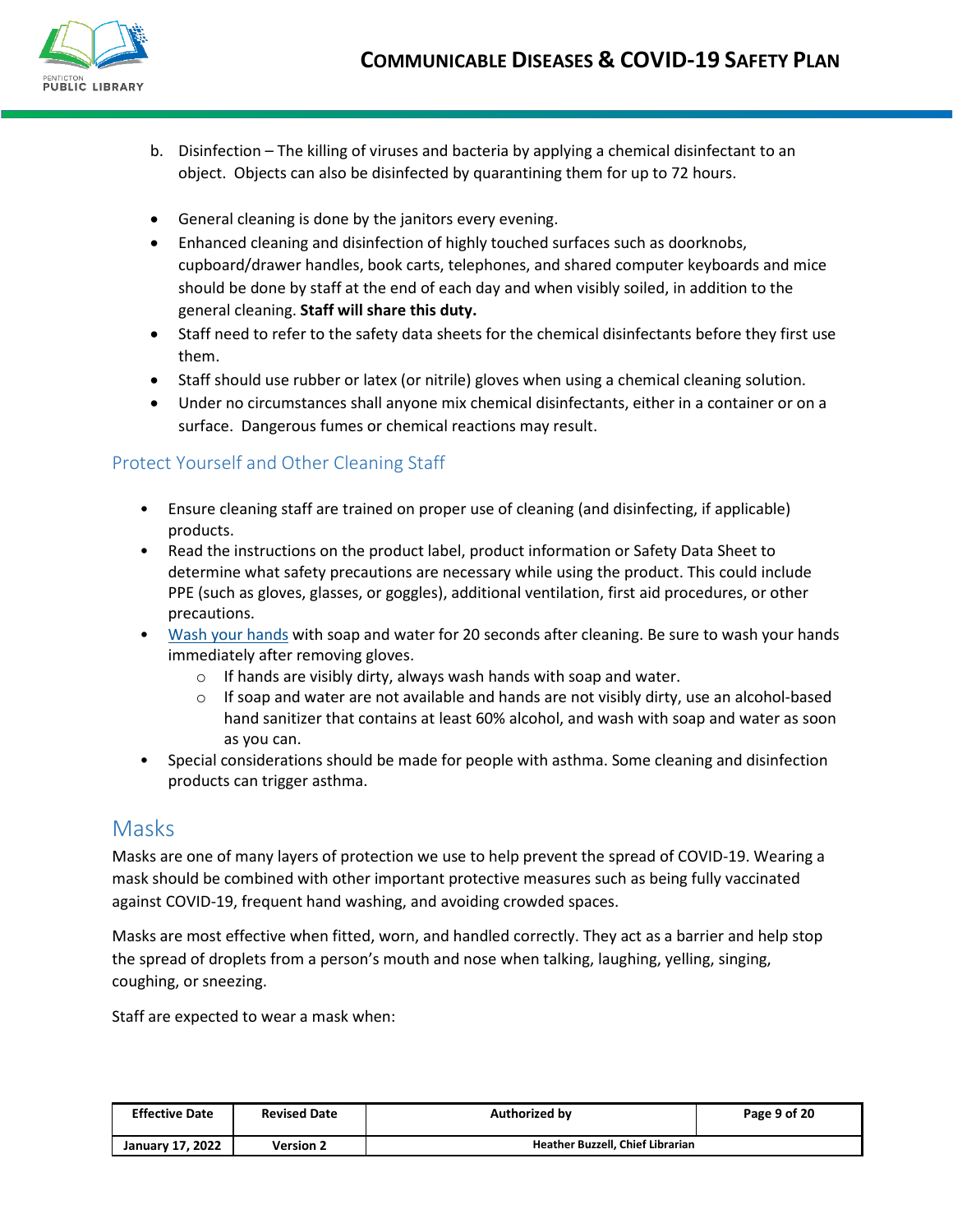

- Travelling through shared or common spaces, like hallways, lunchrooms/coffee room and washrooms, and may come into close contact with other employees
- Assisting co-workers in handling objects/materials
- Dealing with the public when no physical barrier is in place
- Interacting with many people over the course of the day
- Providing training/education in an office environment

Some people cannot wear a mask because they cannot put on or remove a mask on their own or for psychological, behavioural or health conditions. The Library will work with individuals who cannot wear a mask and determine appropriate accommodation that protect their safety and the safety of others in the workplace.

#### Proper mask wearing

Masks should:

- Cover the mouth and nose and go under the chin
- Fit tightly with no gaps (consider adjustable masks)
- Be made of three layers of fabric, including two layers of tightly-woven fabric, with a filter or filter fabric between layers.
- Cloth masks should be washed regularly, and discarded when damaged or fabric is breaking down, or there is a change in fit.
- Medical masks should be discarded when damp, soiled, damaged or visibly dirty.

If there are two layers with a pocket for a filter, use a filter

- Reusable and washable cloth masks are provided by the Library, or
- Staff can bring their own mask as long as these masks meet the BC CDC guidelines
- It is the responsibility of each staff member to ensure their mask is clean
- Homemade masks are at the discretion of the supervisors to allow and ensure they conform to the Government of Canada guidelines: [https://www.canada.ca/en/public](https://www.canada.ca/en/public-health/services/diseases/2019-novel-coronavirus-infection/prevention-risks/sew-no-sew-instructions-non-medical-masks-face-coverings.html)[health/services/diseases/2019-novel-coronavirus-infection/prevention-risks/sew-no-sew](https://www.canada.ca/en/public-health/services/diseases/2019-novel-coronavirus-infection/prevention-risks/sew-no-sew-instructions-non-medical-masks-face-coverings.html)[instructions-non-medical-masks-face-coverings.html](https://www.canada.ca/en/public-health/services/diseases/2019-novel-coronavirus-infection/prevention-risks/sew-no-sew-instructions-non-medical-masks-face-coverings.html)
- Additionally, staff may wear a disposable medical mask
- Anyone who has trouble breathing, is incapacitated or otherwise unable to cover their mouth and nose without assistance should not wear a mask

#### Face shields

Face shields do not replace non-medical masks. Face shields are commonly worn with a mask underneath for extra protection and are used to protect you from oncoming splashes and sprays.

The design of the face shield does not necessarily protect other people as it may not block all of your droplets or spray, which can escape from the bottom or sides of the shield. **The BC Centre for Disease Control does not recommend the use of face shields as a substitute for masks.** 

| <b>Effective Date</b>   | <b>Revised Date</b> | <b>Authorized by</b>             | Page 10 of 20 |
|-------------------------|---------------------|----------------------------------|---------------|
| <b>January 17, 2022</b> | <b>Version 2</b>    | Heather Buzzell, Chief Librarian |               |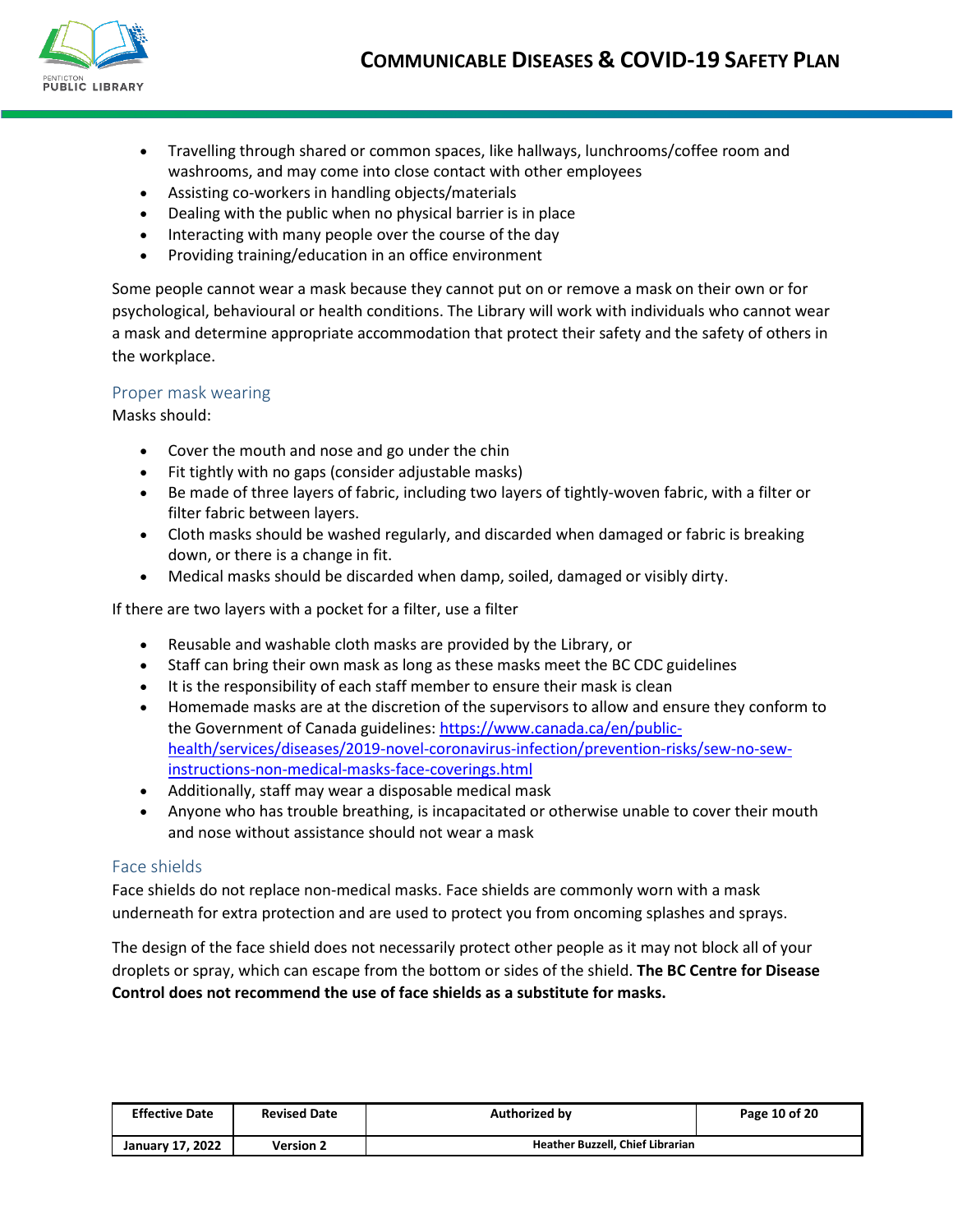

The Library requires First Aid Attendants, first responders to wear a face shield as extra protection under certain conditions. The face shield should not replace other prevention measures such as physical distancing, hand hygiene, barriers, and non-medical masks.

#### Face shields when masks are not an option

When communicating using lip-reading, when visual facial cues are essential, or when people may be unable to wear a mask due to a medical condition, a face shield may be an alternative to no mask.

Some face shields may provide better protection than others. When needed, use face shields that wrap around your face and extend below the chin as well as hooded face shields.

Non-medical clear masks that cover the nose and mouth are another option when visual communication is necessary. These options have not been widely assessed for their effectiveness.

#### Mouth shields

A mouth shield offers even less protection – these shields extend upwards from the chin instead of downwards from the forehead and usually only cover 2-3 inches of your face; therefore, **mouth shields are not recommended.**

## <span id="page-11-0"></span>Ventilation

For all activities that take place indoors, basic principles of good indoor air quality include supplying outdoor air to replenish indoor air, thereby removing and diluting contaminants that naturally accumulate in indoor settings, especially in well-sealed buildings.

#### **Strategies to optimize ventilation system functionality**

City of Penticton has stated that it will:

- Maintain ventilation systems. WSBC requires employers to ensure that heating, ventilation and air conditioning (HVAC) systems are designed, operated, and maintained as per standards and specifications for ongoing comfort for workers [\(Part 4 of the OHS Regulation\)](https://www.worksafebc.com/en/law-policy/occupational-health-safety/searchable-ohs-regulation/ohs-regulation/part-04-general-conditions#SectionNumber:4.70).
- Ensure preventative maintenance is conducted (for example, regular filter changes and inspection of critical components).
- Make sure the system is properly balanced, which means verifying that the system meets its design conditions for air flow, temperature, pressure drop, noise and vibration.
- During periods of communicable disease events limiting occupancy in facilities or vehicles should be considered. Promotion of employees to work from home is another example.

## <span id="page-11-1"></span>Promotion of Employee Vaccinations

The Penticton Public Library supports Public Health messaging for vaccinations against pandemic or communicable diseases and may collaborate with Public Health to offer vaccination clinics in public facilities.

| <b>Effective Date</b> | <b>Revised Date</b> | <b>Authorized by</b>             | Page 11 of 20 |
|-----------------------|---------------------|----------------------------------|---------------|
| January 17, 2022      | <b>Version 2</b>    | Heather Buzzell, Chief Librarian |               |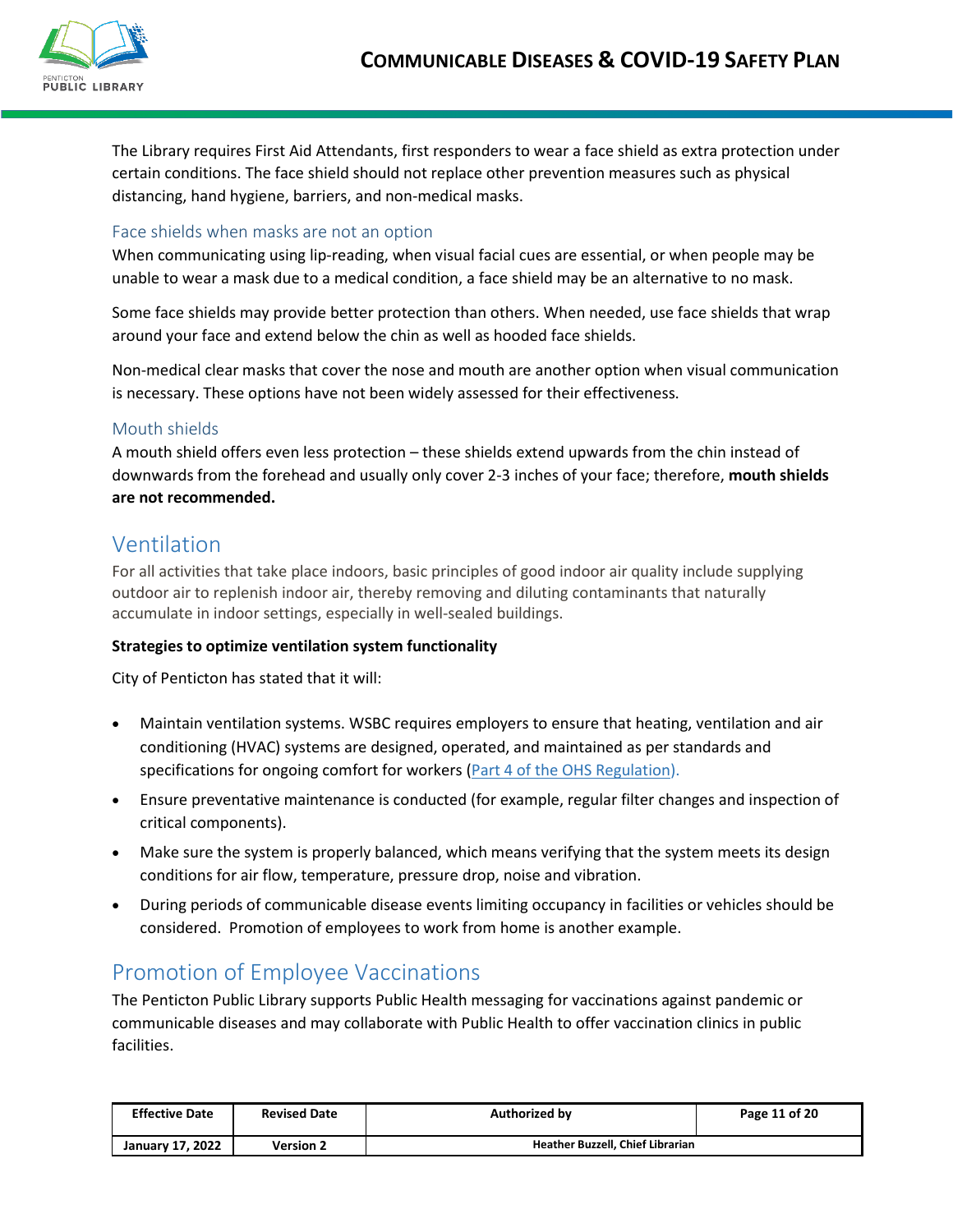

The Penticton Public Library recognizes the Public Health benefits of vaccination programs to reduce illness, disability and death from community acquired diseases. Programs may be created to encourage employee participation in Public Health vaccination programs.

As of January 11<sup>th</sup>, 2022, all staff reporting to work are required to follow the Library's vaccination policy.

#### **Reasons to get Vaccinated:**

- 1. **Vaccine-preventable diseases have not gone away** The viruses and bacteria that cause illness and death still exist and can be passed on to those who are not protected by vaccines.
- 2. **Vaccines will help keep you healthy** Vaccines can prevent short term illnesses and prevent long term chronic disability or increased risk of cancer depending on disease.
- 3. **Vaccines are as important to your overall health as diet and exercise** Like eating healthy foods, exercising, and getting regular check-ups, vaccines play a vital role in keeping you healthy. Vaccines are one of the most convenient and safest preventive care measures available.

## 4. **Vaccination can mean the difference between life and death**

Vaccine-preventable infections can be deadly. Example: Every year in the US, prior to the COVID-19 pandemic, approximately 50,000 adults died from vaccine-preventable diseases.

## 5. **Vaccines are safe**

Potential side effects associated with vaccines are uncommon and much less severe than the diseases they prevent.

#### 6. **Vaccines will not cause the diseases they are designed to prevent**

Vaccines contain either killed or weakened viruses, making it impossible to get the disease from the vaccine.

#### 7. **Young and healthy people can get very sick, too**

Infants and older adults are at increased risk for serious infections and complications, but vaccine-preventable diseases can strike anyone. If you are young and healthy, getting vaccinated can help you stay that way.

8. **Vaccine-preventable diseases are expensive** Diseases not only have a direct impact on individuals and their families, but also carry a high price tag for society as a whole.

#### 9. **When you get sick, your children, grandchildren, and parents may be at risk, too**

Adults are the most common source of pertussis (whooping cough) infection in infants which can be deadly for babies. When you get vaccinated, you are protecting yourself and your family as well as those in your community who may not be able to be vaccinated.

#### 10. **Your family and co-workers need you**

Millions of adults get sick from vaccine-preventable diseases, causing them to miss work and leaving them unable to care for those who depend on them, including their children and/or aging parents.

| <b>Effective Date</b>   | <b>Revised Date</b> | <b>Authorized by</b>                    | Page 12 of 20 |
|-------------------------|---------------------|-----------------------------------------|---------------|
| <b>January 17, 2022</b> | <b>Version 2</b>    | <b>Heather Buzzell, Chief Librarian</b> |               |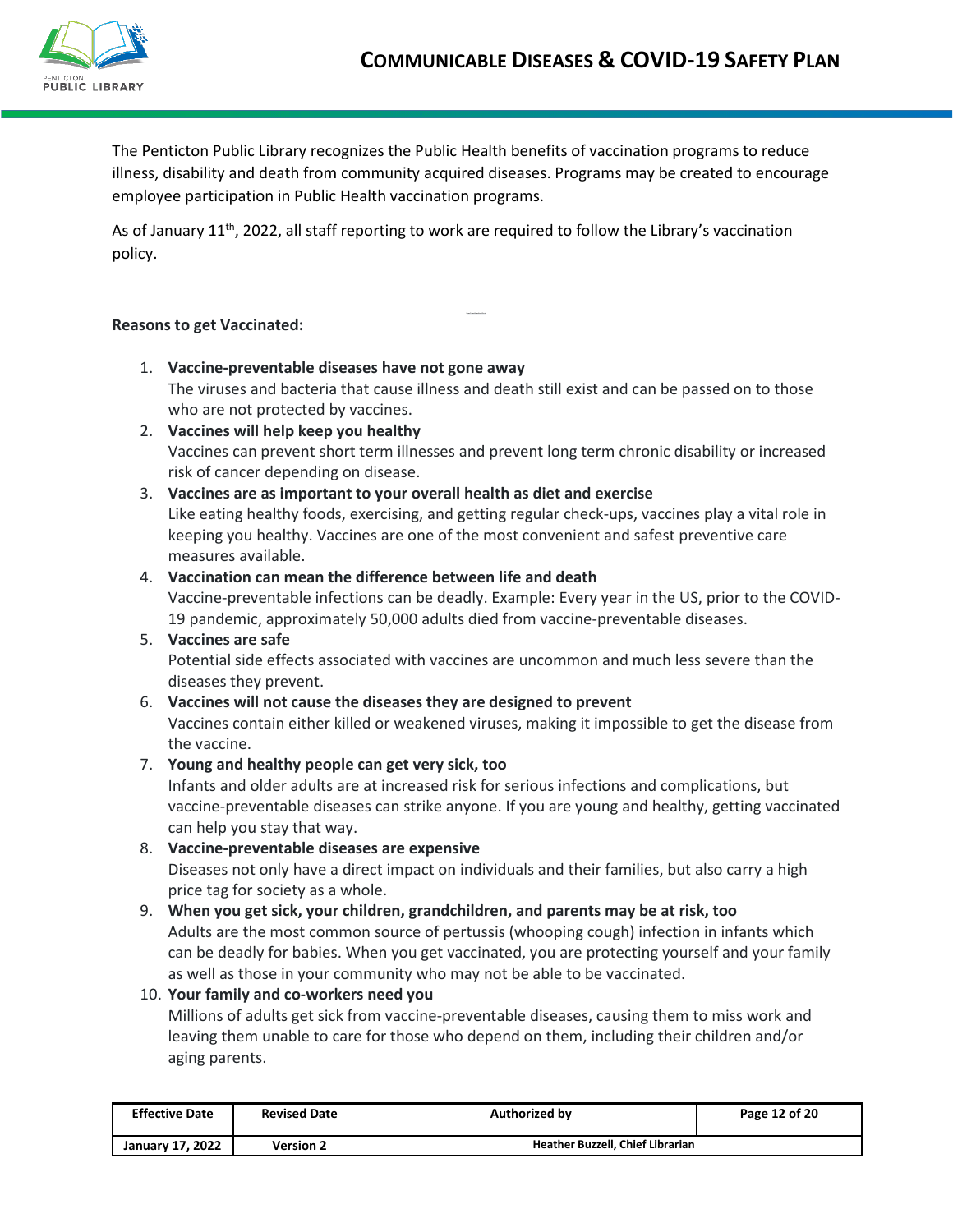

## <span id="page-13-0"></span>Promotion of Employee Mental Health

A communicable disease event may cause increased levels of stress or anxiety for employees. This is because some communicable diseases are new or evolved so the scientific facts about the hazards and risks of the disease may be unknown or uncertain. Uncertainty increases stress.

As part of this plan, it is a good opportunity to review related organizational policies and programs such as:

- Respectful Workplace
- Employee & Family Assistance Program
- Prevention of Violence
- WorkSafeBC resources [managing-mental-health-effects-covid-19-guide-for-employers](https://www.worksafebc.com/en/resources/health-safety/books-guides/managing-mental-health-effects-covid-19-guide-for-employers?lang=en)

## <span id="page-13-1"></span>Responding to Elevated Risks

From time to time, Public Health may advise of elevated risks of communicable disease transmission in particular workplaces or contexts. Where Public Health has advised of an elevated risk of communicable disease transmission relevant to the Library, City, or region, the Library will take steps to assess the risk in the workplace and to follow the necessary measures to the extent practicable as provided by Public Health.

## Public access to library

- 1. Restrictions to limit access to the library's spaces and services can be implemented to manage risk and would change over time. The timing of the restoration of service levels, and easing of restrictions, will vary depending on the nature of the service.
- 2. Hours that the physical location of the library is open to the public can be limited so staff can focus on assisting patrons and implementing risk mitigation strategies during these hours. Over time, the hours of operation can be extended in a phased approach.
- 3. The amount of available seating and public computers can be reduced or removed to promote physical distancing.
- 4. The library will use best practices from other sectors, such as grocery stores, to manage public access to its collections and services.

## Communications/interaction with staff

- 5. When required, special occupancy limits will be posted at the entrance to the library and in certain areas; such as staff areas, the reading room, and the children's library.
- 6. Details about access to library services will be posted on the library's website and social media and will be sent to local media and local governments.
- 7. During elevated community transmission events, daily briefings will include discussion on safety protocols so that the Joint Health and Safety Committee, staff, and management can address any issues that arise and ensure that staff are aware of, and follow, all policies and protocols.

| <b>Effective Date</b> | <b>Revised Date</b> | Authorized by                           | Page 13 of 20 |
|-----------------------|---------------------|-----------------------------------------|---------------|
| January 17, 2022      | <b>Version 2</b>    | <b>Heather Buzzell, Chief Librarian</b> |               |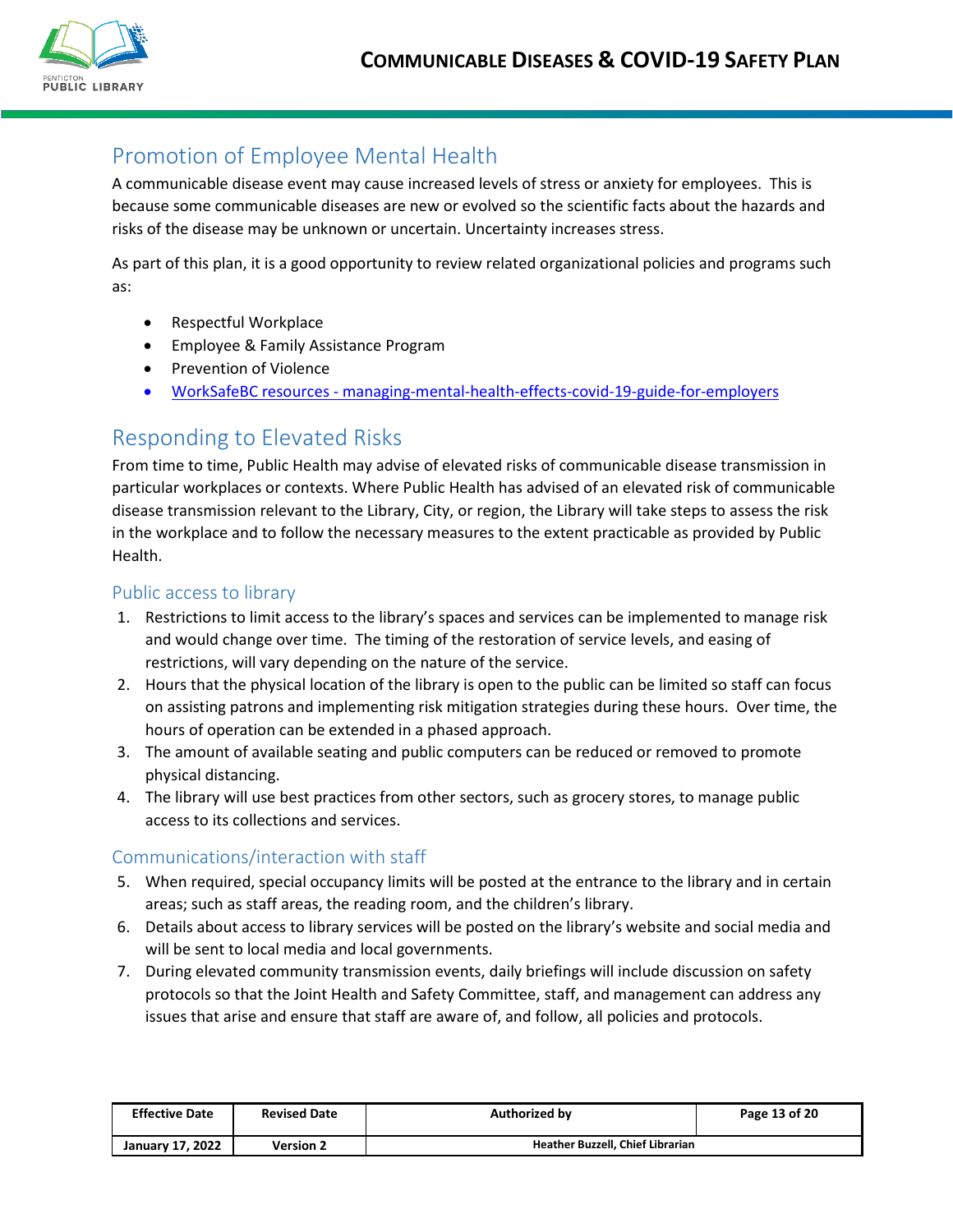

## <span id="page-14-0"></span>Service Redeployment in Case of Staff Illness

While every effort will be maintained to keep regular operations running, the Library acknowledges that library service may be affected by staff illness.

The minimum number of staff that are required to work on any given day is 3. Two to work on the circulation desk and an additional staff person for reference or shelving and break coverage. If only three Library Assistants are available only basic reference service will be provided (interlibrary loan, purchase requests, and printing help, for example).

In this instance – the junior and senior pages do not count in the  $3<sup>rd</sup>$  staff member.

All variations of hours and services will depend on which staff are able to work and for how long illnesses or self isolation continue. If it is feasible to maintain operational hours and services then that is what is expected. It should be assessed on a daily or weekly basis based on information known at a given moment.

| Full staff (9 or more able to work)             | Business as usual                                  |
|-------------------------------------------------|----------------------------------------------------|
| 7 staff (more than 5 days - due to isolation or | All secondary services cease or slow as needed to  |
| recent illness)                                 | maintain public service. (Programing, interlibrary |
|                                                 | loan, homebound, cataloguing, etc)                 |
| Less than 7 staff more than 5                   | Tuesday or Thursday hours adjusted to 1 to 8:30    |
| 5 staff or less (more than 3)                   | Hours reduced to open at 10:30 and Tuesday and     |
|                                                 | Thursday as above                                  |
|                                                 | No secondary services                              |
| 3 staff                                         | Hours reduced further - no more than 1 to 5 daily  |
|                                                 | No secondary services                              |
|                                                 | All cash transactions paused (no charge for        |
|                                                 | printing, for example).                            |
| 3 staff for more than 3 days                    | The Library is closed at their discretion          |
| Less than 3                                     | The Library is closed                              |

As a general guide:

Library Takeaway service will be considered if absences due to illness are projected to carry on for more than two weeks.

If no manager can work, and hours must be reduced, staff are to elect a Person in Charge for the day and contact a Library Board member to inform them. Further contact the City of Penticton's GM of Community Services (Anthony Haddad: 250-490-2579 [anthony.haddad@penticton.ca\)](mailto:anthony.haddad@penticton.ca), and All She Wrote Consulting (Allison Markin: 250-488-8274 [amarkin@allshewrote.ca\)](mailto:amarkin@allshewrote.ca) to update our social media.

## <span id="page-14-1"></span>Attached Documents

• Hand Hygiene Poster – City of Penticton

| <b>Effective Date</b> | <b>Revised Date</b> | Authorized by                    | Page 14 of 20 |
|-----------------------|---------------------|----------------------------------|---------------|
| January 17, 2022      | Version 2           | Heather Buzzell, Chief Librarian |               |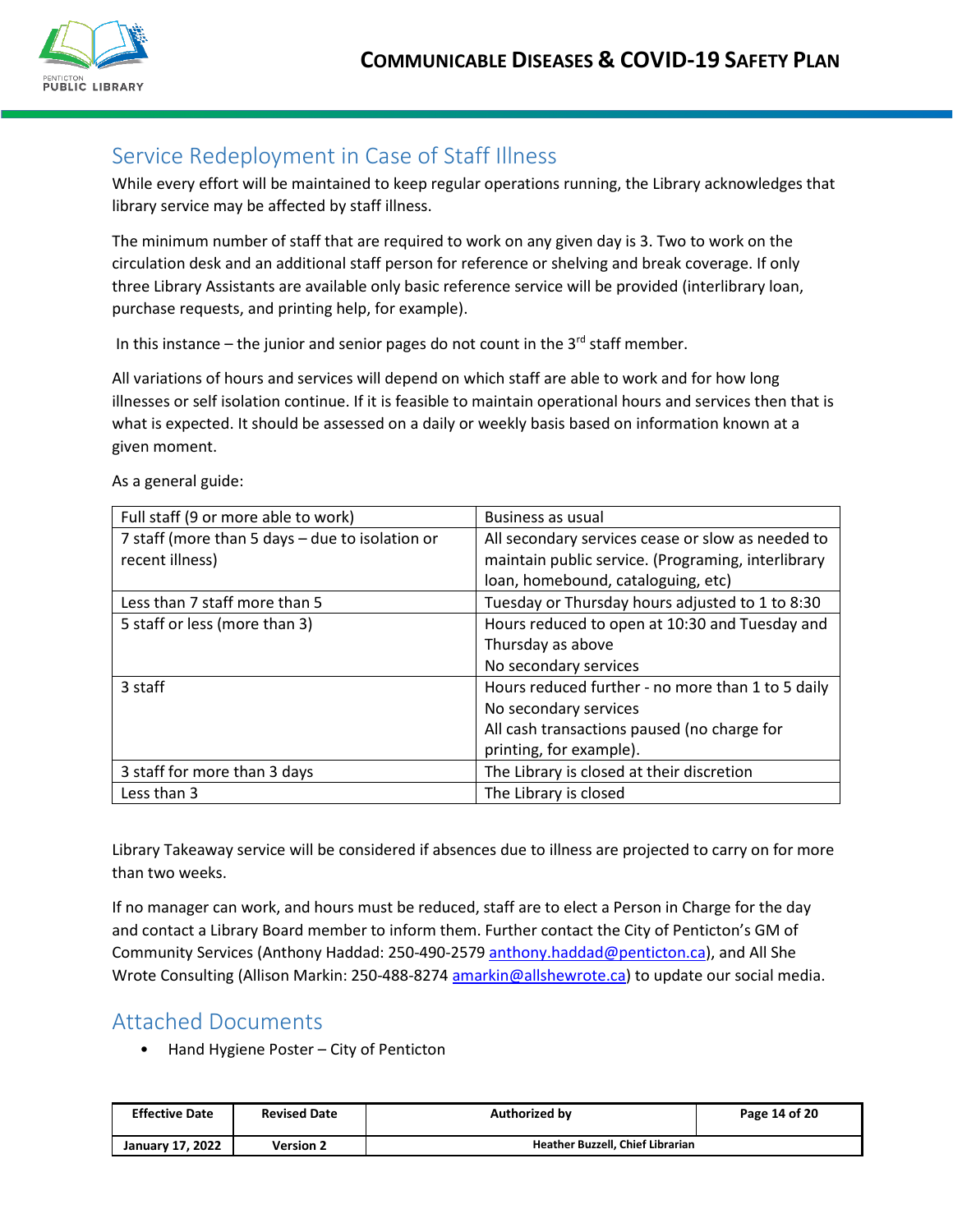

- Help Prevent the Spread of Disease Poster City of Penticton
- When to get tested for COVID-19 Poster BC CDC
- How to Wear a Mask City of Penticton
- BC's Restart Golden Rules BC Provincial Government
- Service redeployment in case of staff illness

| <b>Effective Date</b> | <b>Revised Date</b> | <b>Authorized by</b>                    | Page 15 of 20 |
|-----------------------|---------------------|-----------------------------------------|---------------|
| January 17, 2022      | <b>Version 2</b>    | <b>Heather Buzzell, Chief Librarian</b> |               |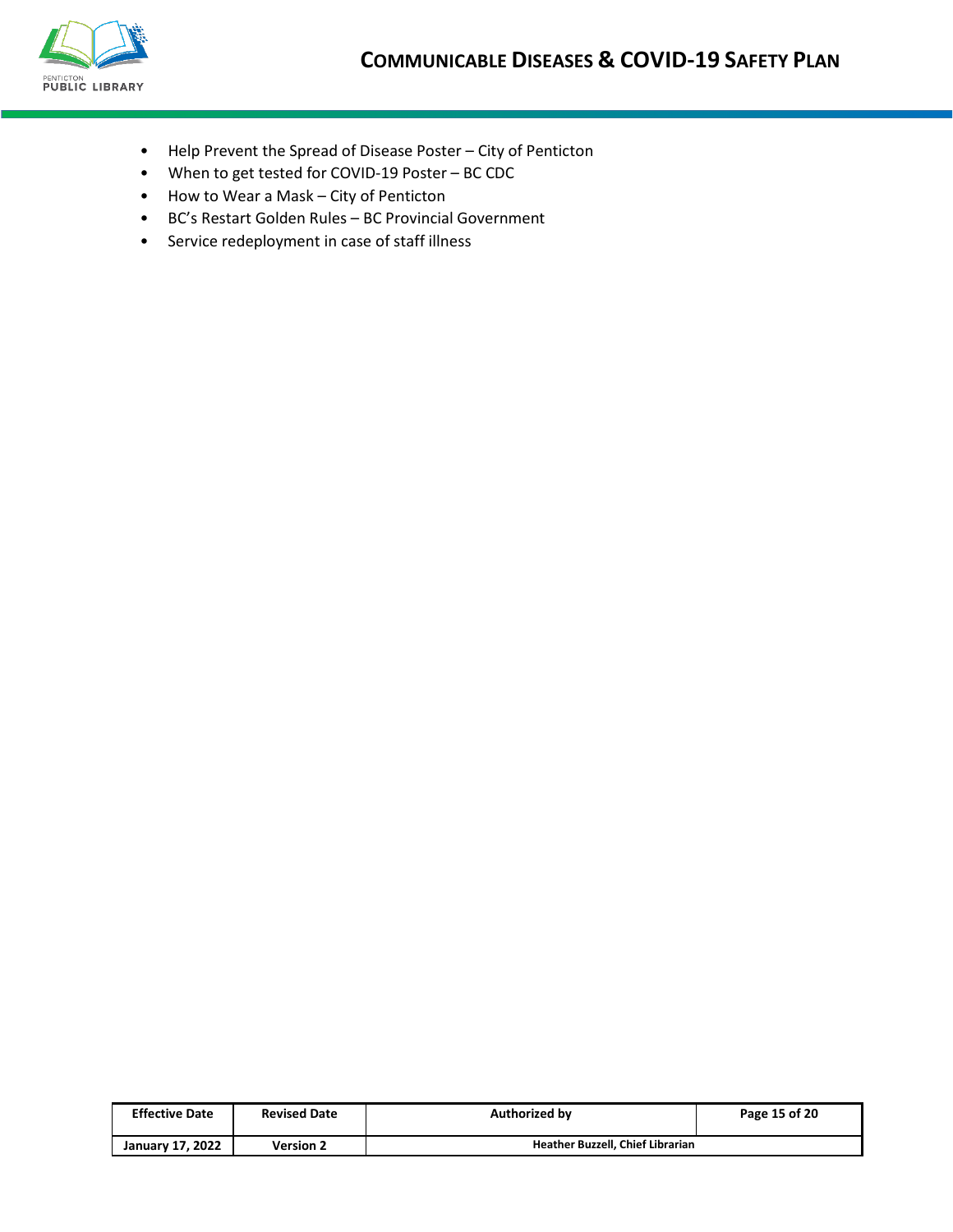

## <span id="page-16-0"></span>Appendix A – Hand Hygiene Poster







| <b>Effective Date</b> | <b>Revised Date</b> | <b>Authorized by</b>             | Page 16 of 20 |
|-----------------------|---------------------|----------------------------------|---------------|
| January 17, 2022      | <b>Version 2</b>    | Heather Buzzell, Chief Librarian |               |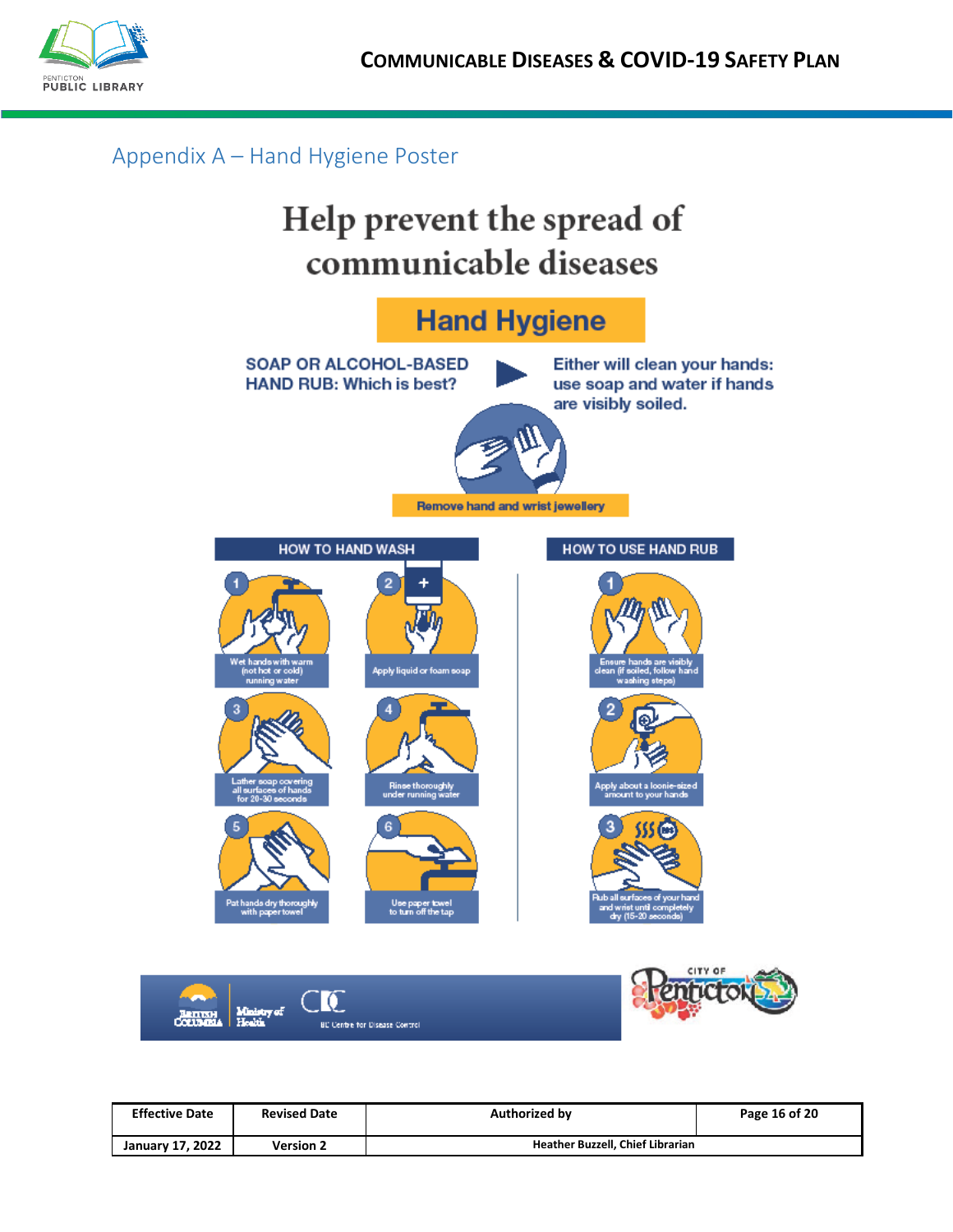

## <span id="page-17-0"></span>Appendix B – Help Prevent the Spread of Disease Poster



| <b>Effective Date</b> | <b>Revised Date</b> | <b>Authorized by</b>             | Page 17 of 20 |
|-----------------------|---------------------|----------------------------------|---------------|
| January 17, 2022      | <b>Version 2</b>    | Heather Buzzell, Chief Librarian |               |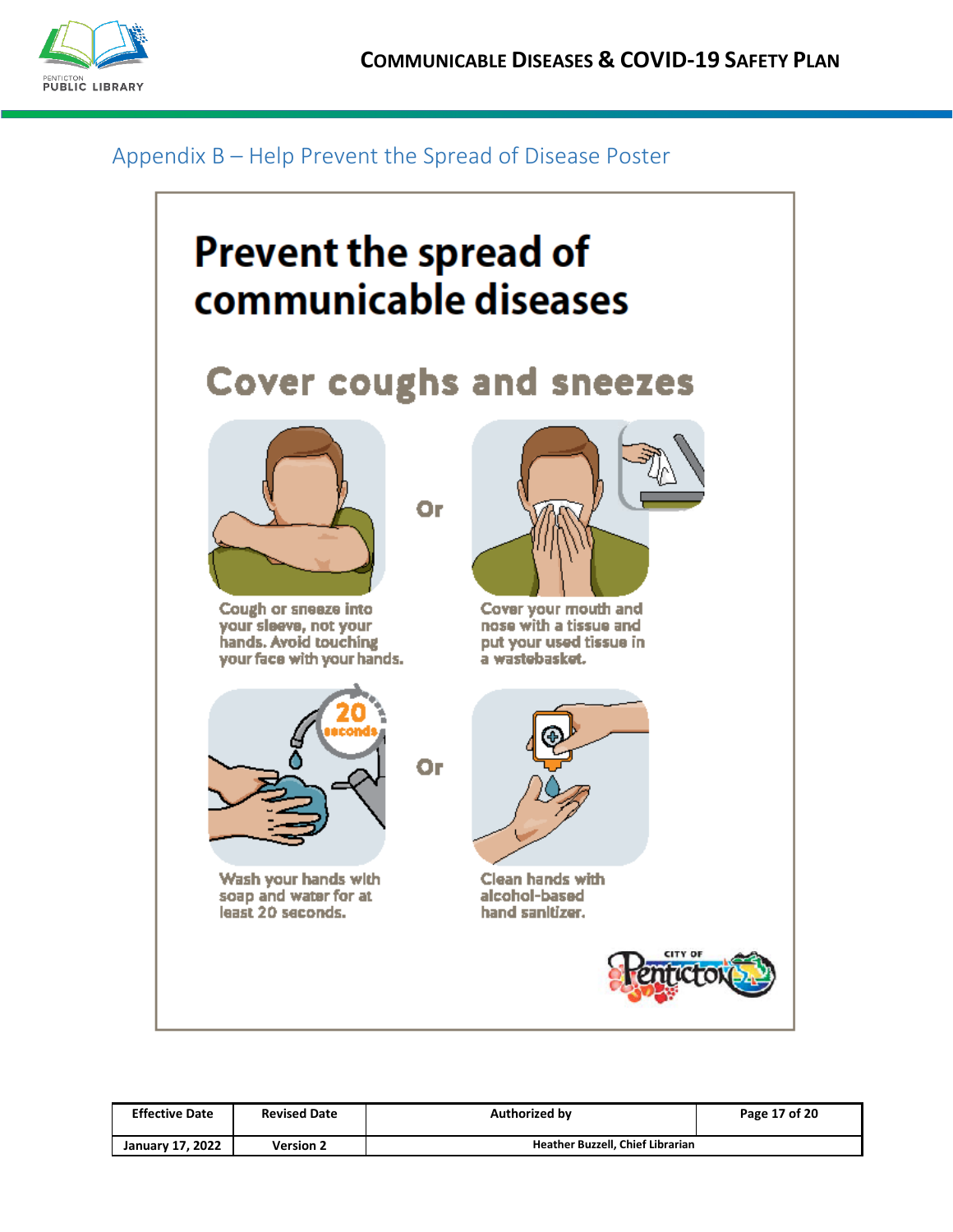

## <span id="page-18-0"></span>Appendix C – When to Get Tested for COVID-19

## C兼VID-19 When to get tested for COVID-19

Based on current evidence, some symptoms are more likely to be related to COVID-19 than others. If you or your child have any of the symptoms listed below, follow the instructions.

| <b>SYMPTOMS</b>                                                                                                                                                                                                                                                                                                                                                                                             | <b>WHAT TO DO</b>                                                                                                                                                                                   |  |  |  |
|-------------------------------------------------------------------------------------------------------------------------------------------------------------------------------------------------------------------------------------------------------------------------------------------------------------------------------------------------------------------------------------------------------------|-----------------------------------------------------------------------------------------------------------------------------------------------------------------------------------------------------|--|--|--|
| • Fever (above 38° C)<br>• Loss of sense of<br>smell or taste<br>• Chills<br>• Difficulty breathing<br>• Cough                                                                                                                                                                                                                                                                                              | 1 or more of these symptoms:<br>Get tested and stay home.                                                                                                                                           |  |  |  |
| • Sore throat<br>• Extreme fatigue<br>or tiredness<br>• Loss of appetite<br>• Nausea or vomiting<br>• Headache<br>• Diarrhea<br>• Body aches                                                                                                                                                                                                                                                                | If you have 1 symptom:<br>Stay home until you feel better.<br>2 or more of these symptoms:<br>Stay home and wait 24 hours to see if<br>you feel better.<br>Get tested if not better after 24 hours. |  |  |  |
| If you are a close contact* of someone who has COVID-19 and have any of the symptoms listed above:<br>Get tested and stay home.                                                                                                                                                                                                                                                                             |                                                                                                                                                                                                     |  |  |  |
|                                                                                                                                                                                                                                                                                                                                                                                                             | Check your symptoms with the B.C. Self-Assessment Tool.<br>If you have any questions, or the symptoms get worse, contact your healthcare provider or call 8-1-1.                                    |  |  |  |
| $\star$ You will be notified if you are a close contact. For more information on close contacts, go to<br>http://www.bccdc.ca/covid19closecontacts<br>For more information on COVID-19, go to www.bccdc.ca<br>If you develop severe symptoms, such as difficulty breathing (e.g. struggling to breathe or speaking<br>in single words) or chest pain, call 9-1-1 or go to the nearest Emergency Department. |                                                                                                                                                                                                     |  |  |  |
| t Castro der Monas Cas                                                                                                                                                                                                                                                                                                                                                                                      |                                                                                                                                                                                                     |  |  |  |

January 6, 2021

| <b>Effective Date</b> | <b>Revised Date</b> | <b>Authorized by</b>             | Page 18 of 20 |
|-----------------------|---------------------|----------------------------------|---------------|
| January 17, 2022      | <b>Version 2</b>    | Heather Buzzell, Chief Librarian |               |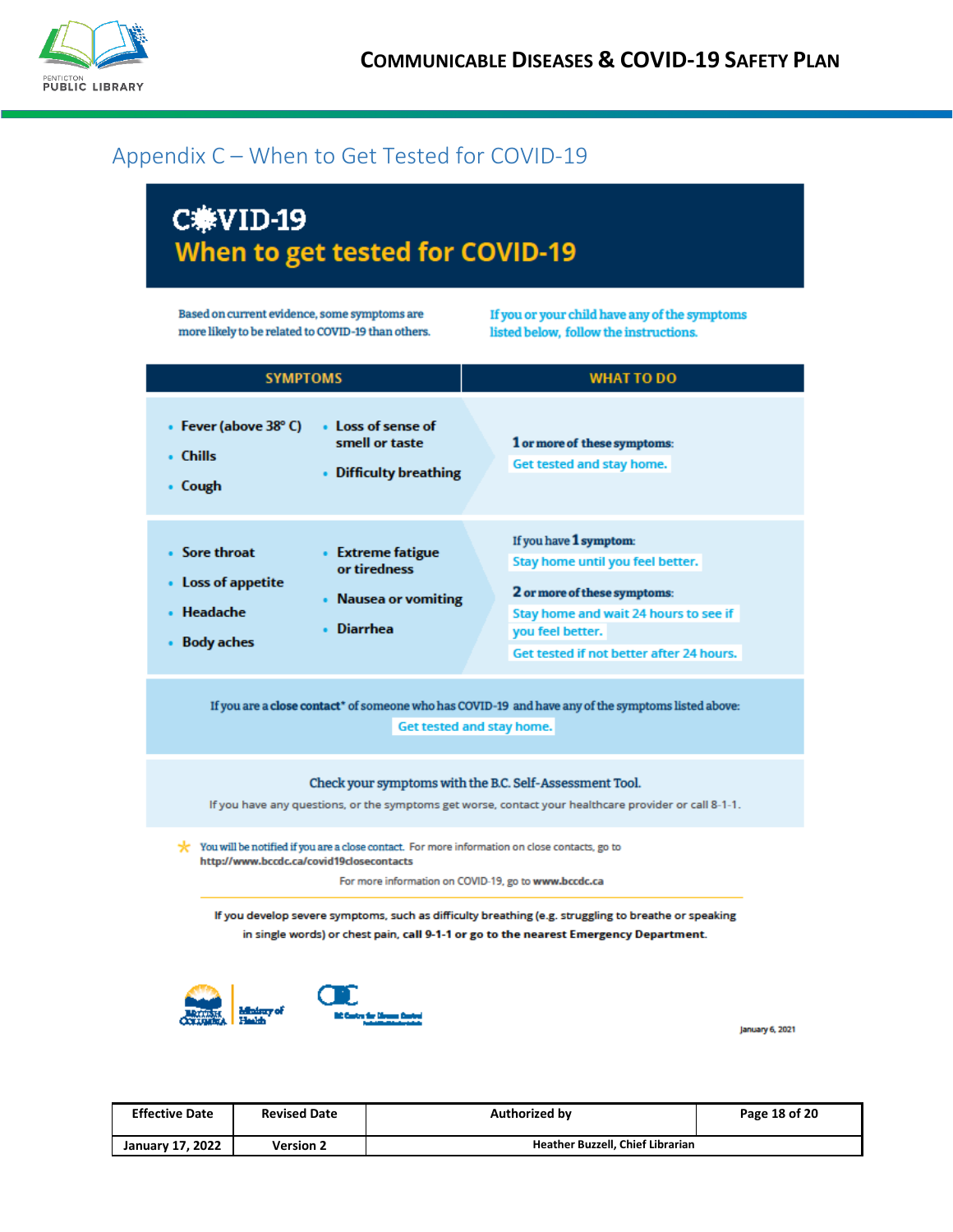

## <span id="page-19-0"></span>Appendix D – How to Wear a Mask

# **COVID-19 SAFETY MEASURES**

## **HOW TO WEAR A FACE MASK**

7



Wash your hands with soap and water for 20-30 seconds or perform hand hygiene with alcohol based hand rub before<br>touching the face mask.



Check the new mask to make sure it's not damaged.

 $\mathbf{6}$ 

×



Ensure colour side of the mask faces outwards.

Press the metallic strip again<br>to fit the shape of the nose.<br>Perform hand hygiene.



Locate the metallic strip.<br>Place it over and mold it to the<br>hose bridge.

 $\vert 8 \vert$ 



Place an earloop around each<br>car or tie the top and bettom<br>straps.



Replace the mask if it gets wet<br>or dirty and wash your hands<br>again after butting it on. Do not<br>reuse the mask.



Perlorm hand hygiene



Do not touch the Front<br>of your mask. Lean<br>forward. genty remove<br>the mask from behind<br>by holding both ear<br>loops or figs.



Discard the mask in all<br>waste container.



Do not touch the mask while<br>using it, if you do, perform<br>hand hygicne.



Perform hand hygiene.



Reference: B.C. Centre for Disease Control www.bccdc.ca/Health-Professionals-Site/Documents/COVID19\_SurgicalMaskPoster.pdf

| <b>Effective Date</b> | <b>Revised Date</b> | <b>Authorized by</b>             | Page 19 of 20 |
|-----------------------|---------------------|----------------------------------|---------------|
| January 17, 2022      | <b>Version 2</b>    | Heather Buzzell, Chief Librarian |               |